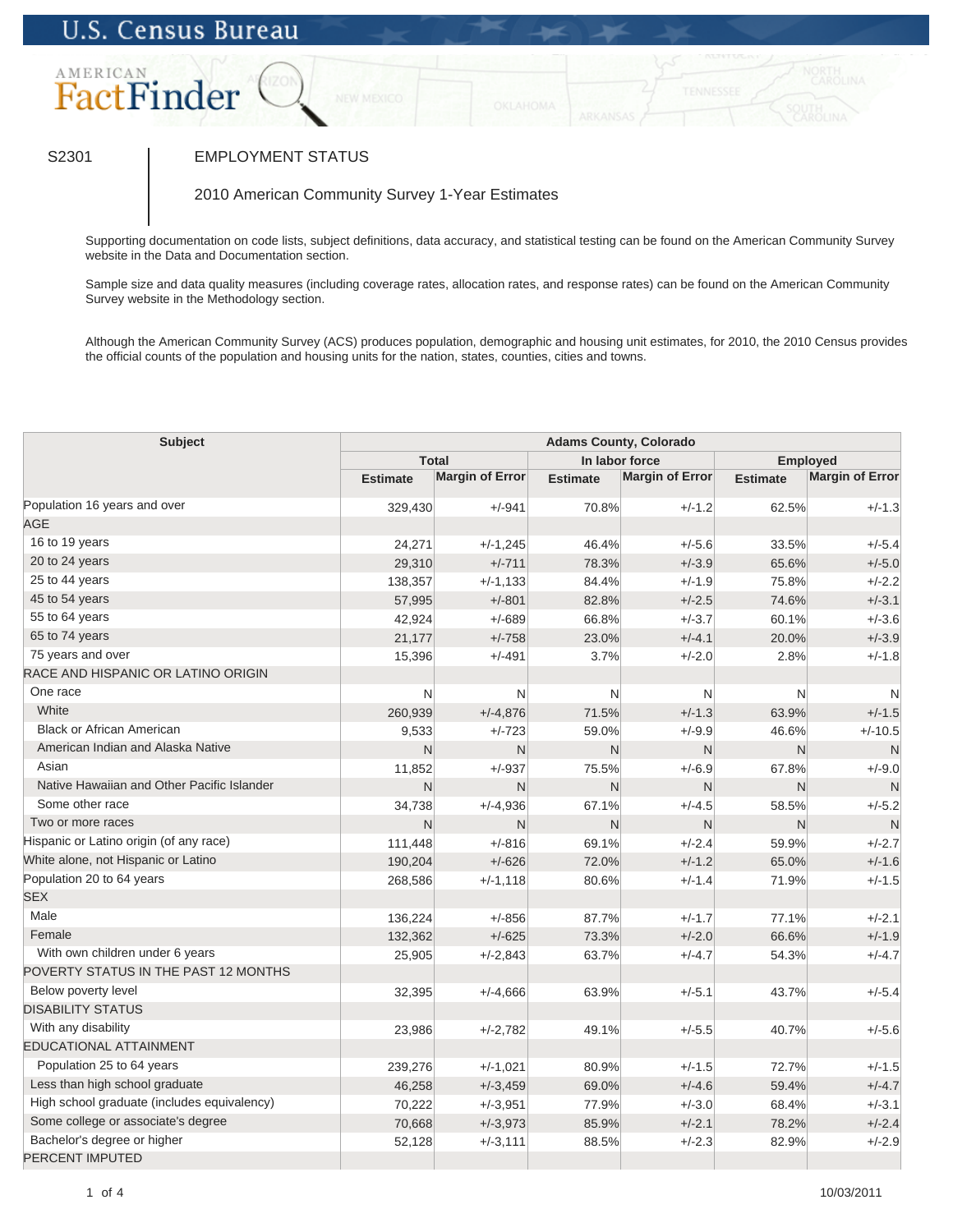| <b>Subject</b>                                     | <b>Adams County, Colorado</b> |                 |                 |                 |                 |                        |
|----------------------------------------------------|-------------------------------|-----------------|-----------------|-----------------|-----------------|------------------------|
|                                                    | <b>Total</b>                  |                 | In labor force  |                 | Employed        |                        |
|                                                    | <b>Estimate</b>               | Margin of Error | <b>Estimate</b> | Margin of Error | <b>Estimate</b> | <b>Margin of Error</b> |
| Employment status for population 16 years and over | 4.7%                          | (X)             | (X)             | (X)             | (X)             | (X)                    |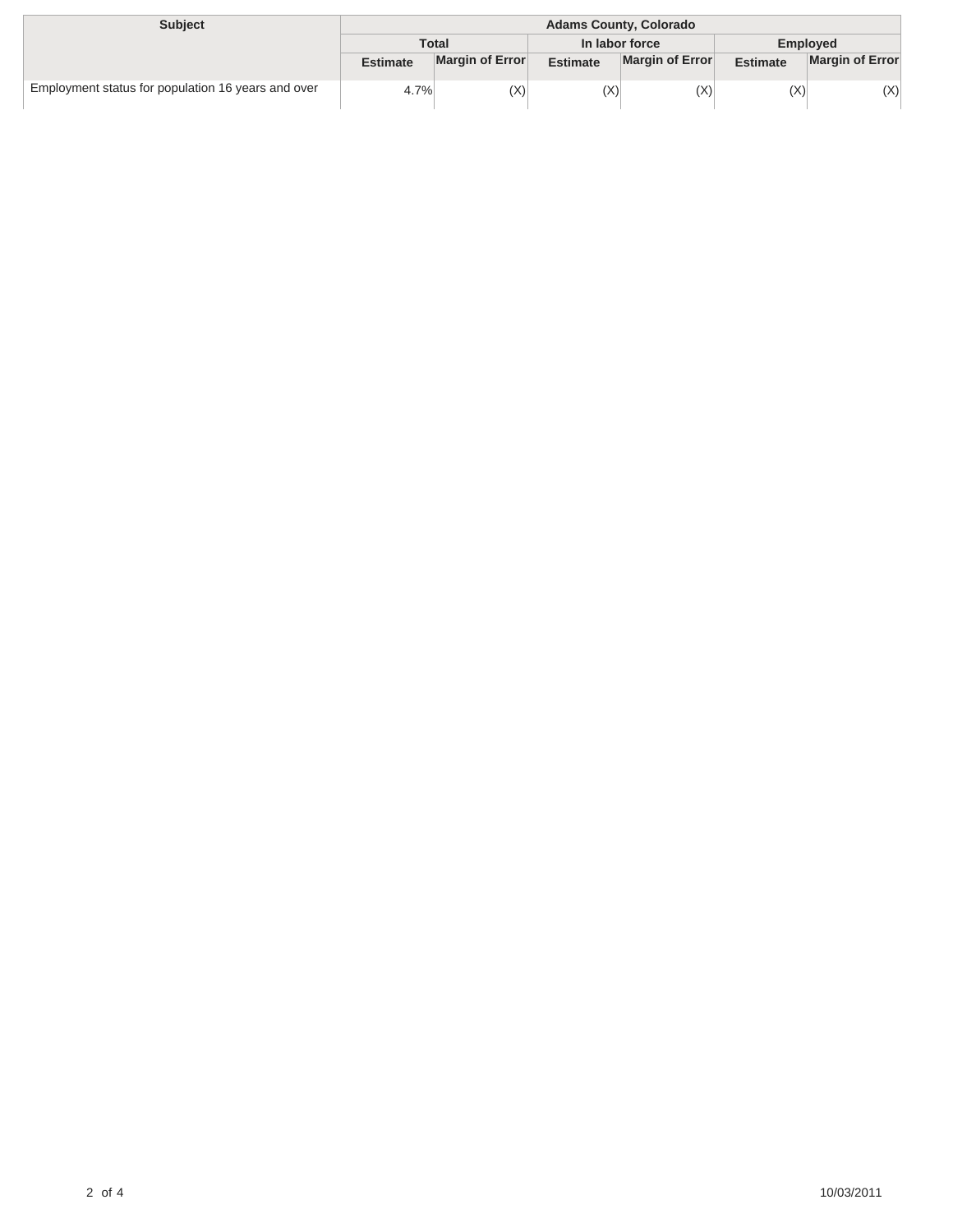| <b>Subject</b>                                     | <b>Adams County, Colorado</b> |                        |  |  |
|----------------------------------------------------|-------------------------------|------------------------|--|--|
|                                                    | Unemployment rate             |                        |  |  |
|                                                    | <b>Estimate</b>               | <b>Margin of Error</b> |  |  |
| Population 16 years and over                       | 11.4%                         | $+/-1.2$               |  |  |
| AGE                                                |                               |                        |  |  |
| 16 to 19 years                                     | 27.8%                         | $+/-7.1$               |  |  |
| 20 to 24 years                                     | 16.0%                         | $+/-4.3$               |  |  |
| 25 to 44 years                                     | 9.8%                          | $+/-1.8$               |  |  |
| 45 to 54 years                                     | 9.9%                          | $+/-2.0$               |  |  |
| 55 to 64 years                                     | 10.1%                         | $+/-2.8$               |  |  |
| 65 to 74 years                                     | 13.1%                         | $+/-6.5$               |  |  |
| 75 years and over                                  | 23.8%                         | $+/-26.8$              |  |  |
| RACE AND HISPANIC OR LATINO ORIGIN                 |                               |                        |  |  |
| One race                                           | N                             | N                      |  |  |
| White                                              | 10.4%                         | $+/-1.3$               |  |  |
| <b>Black or African American</b>                   | 21.0%                         | $+/-11.2$              |  |  |
| American Indian and Alaska Native                  | N                             | N                      |  |  |
| Asian                                              | 10.3%                         | $+/-6.2$               |  |  |
| Native Hawaiian and Other Pacific Islander         | N                             | N                      |  |  |
| Some other race                                    | 12.7%                         | $+/-4.2$               |  |  |
| Two or more races                                  | N                             | N                      |  |  |
| Hispanic or Latino origin (of any race)            | 13.2%                         | $+/-2.4$               |  |  |
| White alone, not Hispanic or Latino                | 9.5%                          | $+/-1.4$               |  |  |
| Population 20 to 64 years                          | 10.5%                         | $+/-1.2$               |  |  |
| <b>SEX</b>                                         |                               |                        |  |  |
| Male                                               | 11.9%                         | $+/-1.8$               |  |  |
| Female                                             | 8.9%                          | $+/-1.2$               |  |  |
| With own children under 6 years                    | 14.8%                         | $+/-4.1$               |  |  |
| POVERTY STATUS IN THE PAST 12 MONTHS               |                               |                        |  |  |
| Below poverty level                                | 31.6%                         | $+/-6.2$               |  |  |
| <b>DISABILITY STATUS</b>                           |                               |                        |  |  |
| With any disability                                | 17.2%                         | $+/-5.4$               |  |  |
| EDUCATIONAL ATTAINMENT                             |                               |                        |  |  |
| Population 25 to 64 years                          | 9.9%                          | $+/-1.2$               |  |  |
| Less than high school graduate                     | 13.8%                         | $+/-3.5$               |  |  |
| High school graduate (includes equivalency)        | 12.2%                         | $+/-2.4$               |  |  |
| Some college or associate's degree                 | 8.6%                          | $+/-2.1$               |  |  |
| Bachelor's degree or higher                        | 6.1%                          | $+/-1.8$               |  |  |
| PERCENT IMPUTED                                    |                               |                        |  |  |
| Employment status for population 16 years and over | (X)                           | (X)                    |  |  |

Data are based on a sample and are subject to sampling variability. The degree of uncertainty for an estimate arising from sampling variability is represented through the use of a margin of error. The value shown here is the 90 percent margin of error. The margin of error can be interpreted roughly as providing a 90 percent probability that the interval defined by the estimate minus the margin of error and the estimate plus the margin of error (the lower and upper confidence bounds) contains the true value. In addition to sampling variability, the ACS estimates are subject to nonsampling error (for a discussion of nonsampling variability, see Accuracy of the Data). The effect of nonsampling error is not represented in these tables.

Employment and unemployment estimates may vary from the official labor force data released by the Bureau of Labor Statistics because of differences in survey design and data collection. For guidance on differences in employment and unemployment estimates from different sources go to Labor Force Guidance.

The Census Bureau introduced an improved sequence of labor force questions in the 2008 ACS questionnaire. Accordingly, we recommend using caution when making labor force data comparisons from 2008 or later with data from prior years. For more information on these questions and their evaluation in the 2006 ACS Content Test, see the "Evaluation Report Covering Employment Status" at http://www.census.gov/acs/www/Downloads/methodology/content\_test/P6a\_Employment\_Status.pdf, and the "Evaluation Report Covering Weeks Worked" at http://www.census.gov/acs/www/Downloads/methodology/content\_test/P6b\_Weeks\_Worked\_Final\_Report.pdf. Additional information can also be found at http://www.census.gov/hhes/www/laborfor/laborforce.html.

The "Employed" and "Unemployment rate" columns refer to the civilian population. For more information, see the ACS Subject Definitions.